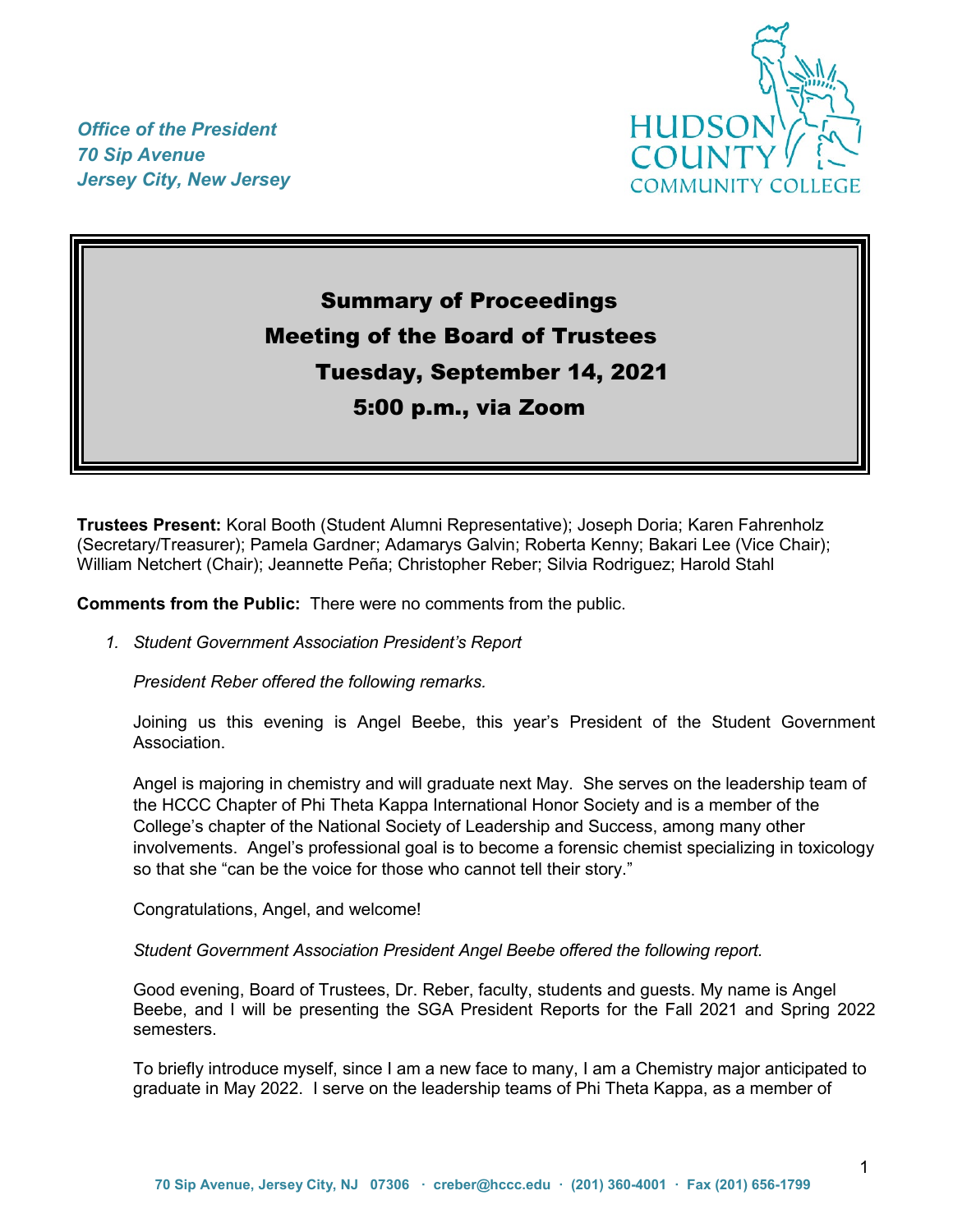HCCC's Chapter of the National Society of Leadership and Success, Bridge to the Baccalaureate Program, and, of course, now as the President of SGA. My passions are centered around being the student voice at HCCC. Being a student myself, I understand the struggles one may face while being in college. My future plans are to be a Forensic Chemist with a discipline in toxicology, where I can be the voice for those who cannot tell their story.

SGA is continuing our search for new E-board members and would love to have recommendations, from faculty and staff, of students they believe are great leaders who would make a lasting impact in the SGA.

Following the previous E-board's work, we remain dedicated to continuing the work that we have accomplished so far, including the Re-entry Program, STEM Mentorship Program and the Mental Health Awareness program. These efforts are still underway and we are so excited for the HCCC community to see how they evolve!

The Re-entry Program started as a way to provide previously incarcerated or currently incarcerated individuals with a second chance for education. This program is set to start this month.

The STEM Mentorship Program is being led by alumnus and Spring 2021 Valedictorian, Pedro Moranchel. The program will provide Hudson County Middle School students with opportunities to have access to free tutoring in STEM-related subjects.

The Mental Health Awareness Program was devised to assist students with mental health resources while at Hudson. While we are working on these main projects, our E-board will continue to work on multiple other initiatives that members are passionate about.

SGA is happy to offer our Student Voice form, which allows students to anonymously inform SGA about their concerns, and to share their inputs and compliments. SGA is also hoping to continue the monthly *Table Talk Series* to inform students about our projects and to have open dialogue with our HCCC community.

Thank you for your time. I look forward to working with all of you this academic year. I am happy to answer any questions and accept any ideas you may have.

*2. All College Council President's Report* 

*All College Council President Dr. Peter Cronrath offered the following report.*

Good evening, Trustees,

As the semester is underway, and with the impact of Hurricane Ida to many of the students, faculty, and staff at HCCC, the All College Council's report is to identify areas of improvement and create actionable steps toward greater success in and out of the classroom. We would also like to take a moment to remember the impact of September 11, and the on-going need for community strength and rebuilding.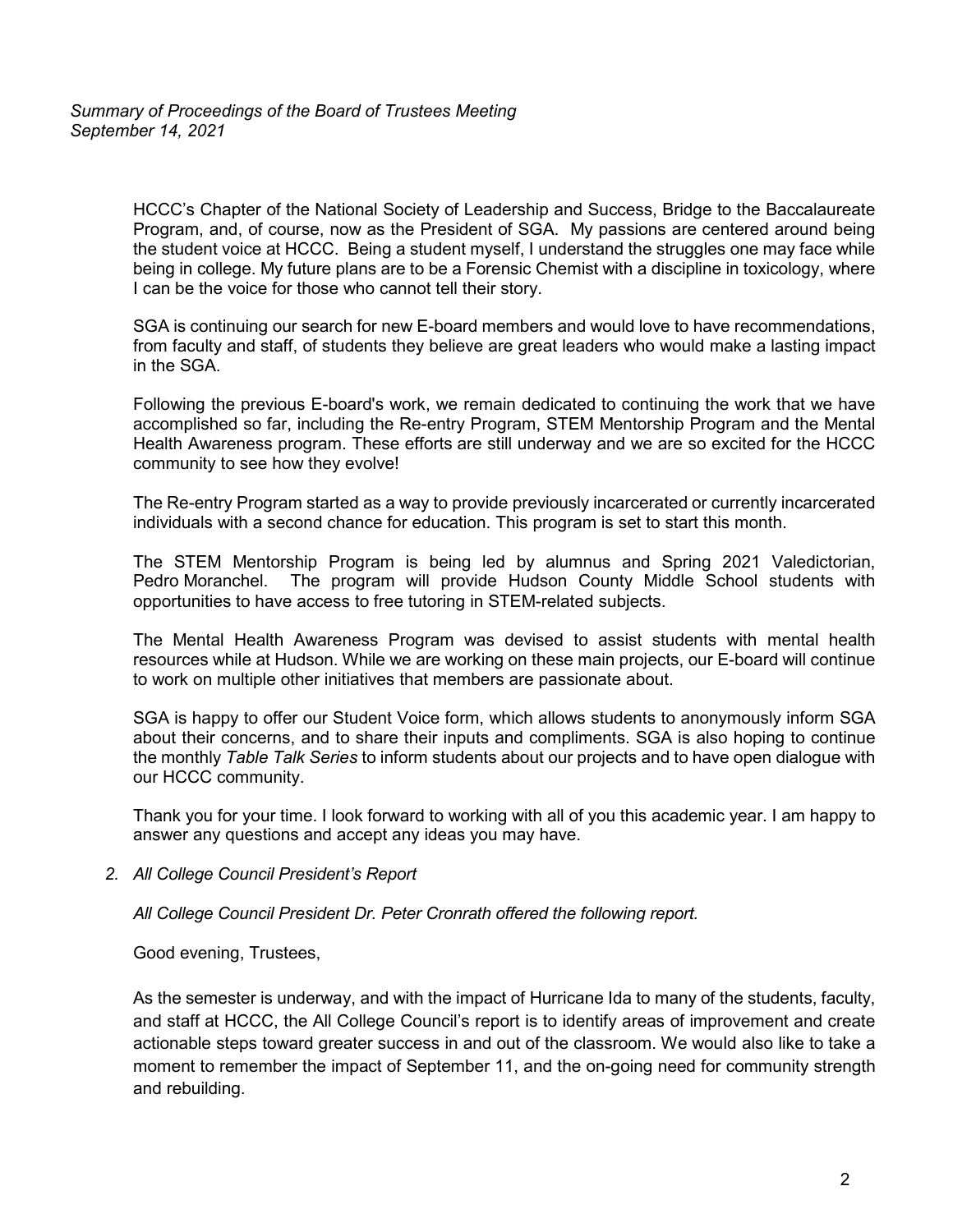The following are the standing committee reports:

## **College Life Committee**

A Paint and Sip Event for the fall semester is being scheduled for faculty and staff. The event was very successful in the past, bringing people together to share some laughs.

Steps for Wellness Fall 2021, to begin later this month, has increased awareness of health and activity throughout the campus community.

The College Life Committee has already started planning for the Spring 2022 Professional Development Day, seeking speakers, setting the theme, and developing workshops (Partnering with the Office of Faculty and Staff Development).

Lastly, the Committee was challenged with developing community volunteer programs in which students and faculty can participate, such as park and elementary school clean ups.

## **Space and Facilities Committee**

A priority for the Space and Facilities Committee is to develop and submit a proposal to make it clear how important updating the classroom furniture can be to impact student success and provide a more accessible and welcoming feeling. This is one way to expand on the concept of "*Hudson is Home.*"

Revisions of wording on the campus smoking policy are being addressed to include vaping and potential other "smoke" related products.

The Committee has requested another updated review of the future Academic Tower plans. To create transparency and get HCCC community input, a campus-wide review of the plans for the Academic Tower will hopefully occur in the upcoming months. As a larger aspect of the Tower review, the Space and Facilities Committee would like Gender Neutral Bathrooms as something for the College to consider and commit to, with a potential resolution on such designs. Other policy reviews include Office Space Allocation and Parking.

Lastly, working with Director of Cultural Affairs for DEI Michelle Vitale and potential outside consultants, the committee was challenged with locating potential areas for adding "Green Spaces" to the campus, such as a community garden that could contribute fruits and vegetables to the *Hudson Helps* Food Pantry.

## **Development and Planning Committee**

Continuing their directives to expand on fundraising opportunities, the Development and Planning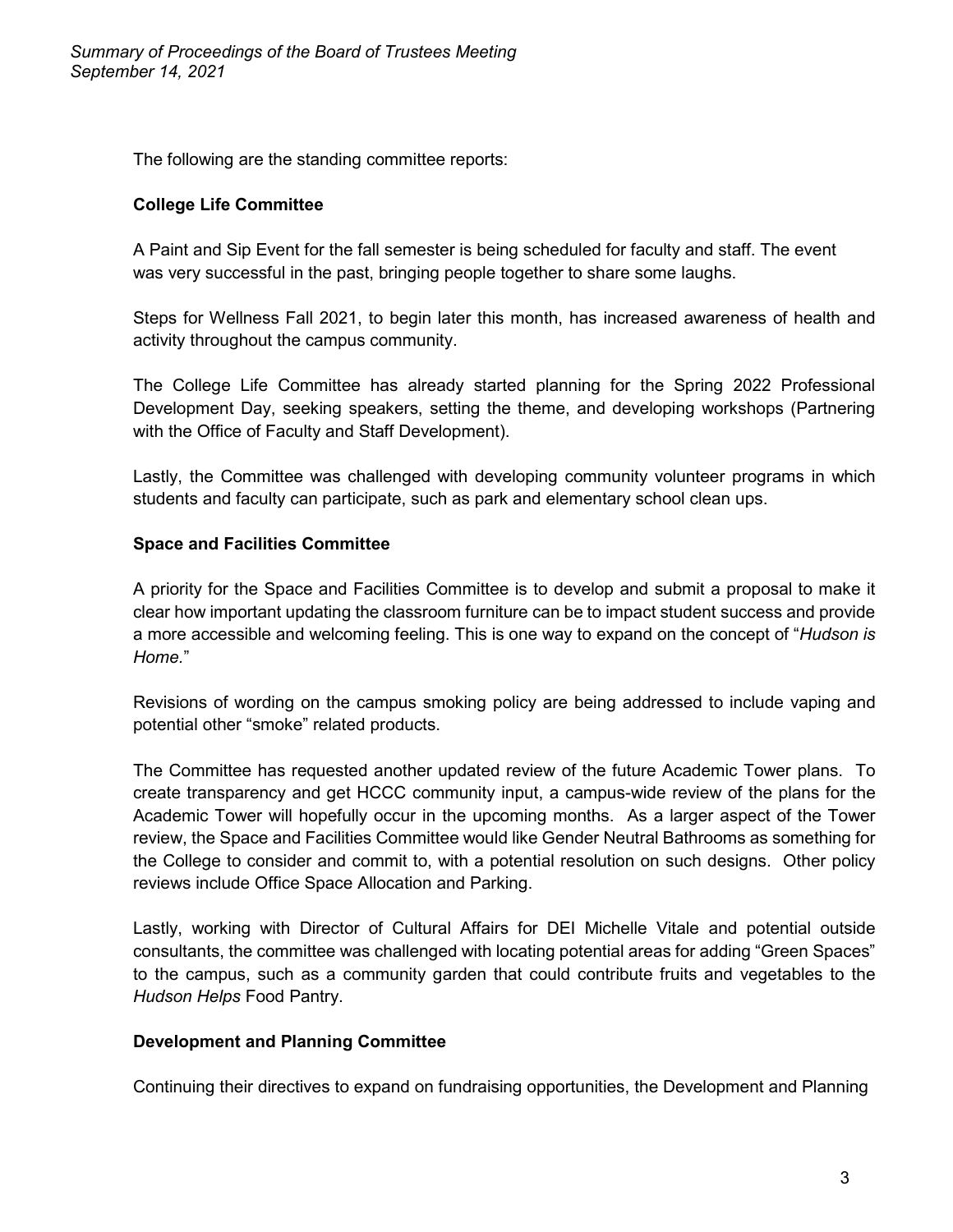Committee is hoping that some members of the Committee can contribute new ideas to fundraising opportunities. This aligns with other committee challenges such as the planning of the new Tower, *Hudson Helps* Food Pantry and supplies, and creating more green spaces.

Additional scholarship opportunities for students are also being researched.

# **Technology Committee**

The Technology Committee is continuing to implement the Pilot Program of Technology Needs for Student Success, working with the ITS department.

Student and faculty surveys on Classroom Technology, and addressing the needs of the College community, are being created to determine whether there are any deficiencies not being addressed.

Lastly, the Technology Committee is working with ITS to explore wireless printing options. The current print management program, PaperCut, has been renewed for one more year, providing ample time to test and explore other options using software across the campus.

# **Student Affairs Committee**

The Student Affairs Committee is working with the *Hudson Helps Resource Center* to create partnerships with local daycares in order to expand on a childcare voucher program.

Similarly, the Committee seeks to improve communications/marketing about *Hudson Helps*, support services, and new sites for parking to address continuing needs as the College resumes in-person classes at a greater capacity.

Lastly, the Committee is trying to identify and possibly expand the services for our Veteran student population.

# **Academic Senate**

The Faculty Senate held elections for a Chair and Secretary. Karen Hosick, Instructor of Health Sciences and Fatma Tat, Instructor of STEM, were elected as Co-Chairs of the Academic Senate with Jihan Nakhla, Instructor of Health Sciences as Recording Secretary. I am confident they will provide excellent leadership.

Additional elections will be held for representatives of the Academic Senate to sit on the following committees to enhance transparency between the All College Council and each of the academic divisions. The four committees are Curriculum and Instruction; General Education; Assessment; and Online Learning (also known as OLAC).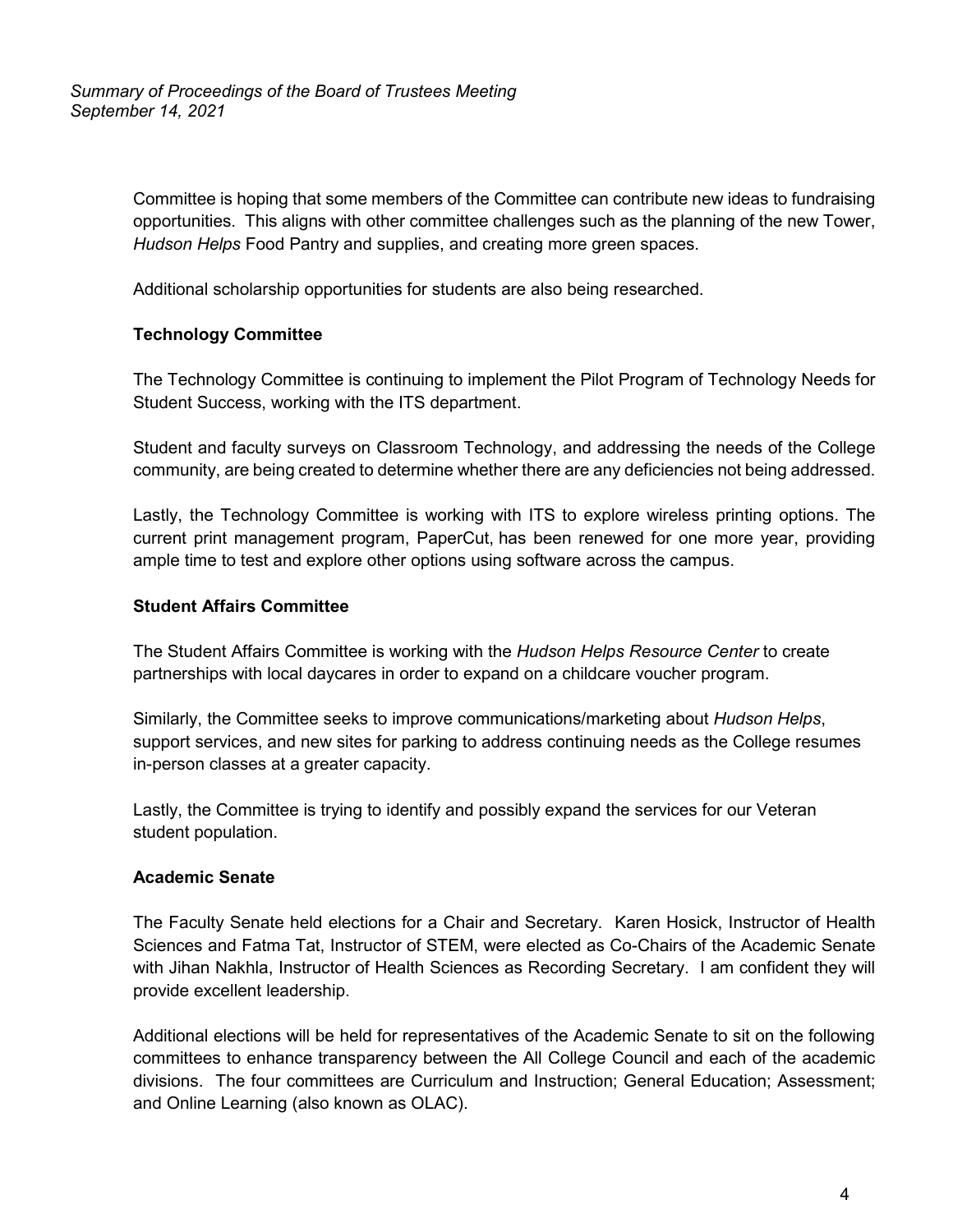*Summary of Proceedings of the Board of Trustees Meeting September 14, 2021*

> One primary objective of the Senate is to review HCCC's Academic Integrity policies and how procedures of reporting violations occur. Many colleges and universities have Academic Integrity Boards, which could be a consideration for implementation at HCCC. Additionally, different Academic Integrity software programs are being explored to assist faculty and students in this area.

## **New Business**

At the next All College Council General Meeting, Dr. Darryl Jones will present updates to five existing college policies in order to remind and refresh the community of the professional and procedural work that takes place at HCCC to achieve student success.

Thank you.

## *3. President's Report*

*President Reber offered the following remarks.*

Good evening, everyone.

Over the last few days, all of us have reflected deeply on the twentieth anniversary of 9-11. Please join me in a moment of silence to remember and honor those who lost their lives, their family members and loved ones, heroic first responders, and all who were – and all who remain – victims of this and subsequent related tragedies.

## *Moment of Silence*

*President Reber resumed his remarks.*

Thank you.

Peter and Angel, thank you for your leadership and your reports.

Angel, congratulations again on your selection as this year's President of the Student Government Association! We look forward to your reports at our monthly meetings of the Board of Trustees, and your leadership and advocacy for students.

Today, we celebrate the completion of our 2021-24 College Strategic Plan. Entitled "*Hudson is Home*!," the plan is dedicated to our students – past, present and future. Trustees, your approval of this plan today will mark a milestone in the evolving Hudson County Community College story. The plan is the work of  $-$  and is owned by  $-$  all members of the HCCC community. It is organized and aligned around the College's updated Mission, Vision, and Values Statements; Board of Trustee Goals; Academic Master Plan; Student Success Action Plan; and Diversity, Equity and Inclusion Action Plan.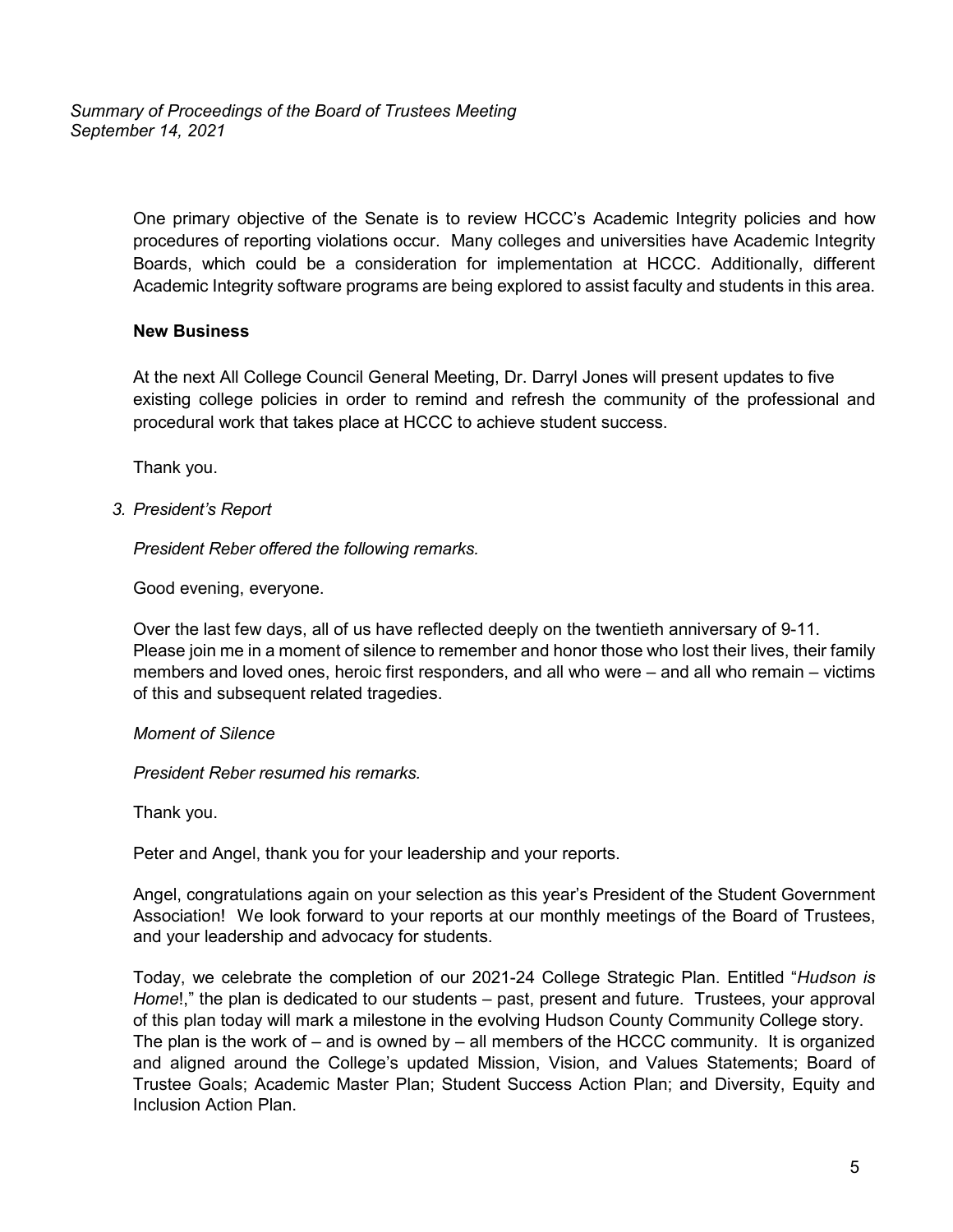Trustees, thank you for your involvement in and support of the planning process over the past 18 months and beyond. We also thank members of the Core Planning Team, and hundreds of other members of the HCCC family and beyond, for their engagement, insight, and countless contributions of time and talent during the planning process. I want to particularly thank our former colleague, Dr. Eric Friedman; Vice President for Academic Affairs, Dr. Darryl Jones; Executive Director of Institutional Research and Planning, John Scanlon; Director of Communications, Jennifer Christopher; and, especially, Dean of Academic Affairs and Assessment, Dr. Heather DeVries, who has led and guided the college-wide planning process over the past year.

These and so many other colleagues, students, alumni and friends have provided stellar input and support that has resulted in "*Hudson is Home*!," our blueprint for continued success and excellence as one of the nation's leading and most diverse urban community colleges.

Today, we are pleased to introduce two new members of the HCCC family. We welcome Matthew LaBrake, Executive Director of the Center for Online Learning; and Katherine Morales, Inaugural Director of the Hudson Helps Resource Center.

We also welcome our valued colleague, Joseph Caniglia, to his new leadership role as Executive Director of the North Hudson Campus.

I have asked Dr. Jones to introduce Matthew LaBrake and Joe Caniglia, and then Vice President Lisa Dougherty will introduce Katherine Morales.

#### *Darryl Jones offered the following remarks.*

Thank you, Chris.

Good afternoon, Trustees.

I am honored to introduce a new member of the HCCC family and re-introduce another.

Matthew LaBrake joined the College on August 30 as the new Executive Director of the Center for Online Learning. Matthew comes to us from Berkeley College of New York/New Jersey and Online Campuses. He holds a Master of Science in Information Science degree with a minor in education from the University at Albany. Since joining us, Matthew has been engaged in a robust onboarding schedule and he has been settling in nicely. We all look forward to his leadership and his contributions to the Center for Online Learning. Welcome Matthew!

Trustees, pending your approval tonight, Professor Joseph Caniglia will assume the role and responsibilities of Executive Director of the North Hudson Campus. Many of you know Joe. He has served the College for many years in multiple capacities (faculty, Interim Deanships, Coordinator, and club advisor for Model UN). Joe is often the first to volunteer for various academic projects, grant writing opportunities, committee assignments, and he is always available to students as an advisor, a mentor or an advocate. We are confident that Joe will continue the hard work, dedication and commitment to the growth of the College and our students. Congratulations, Joe!

I now invite Matthew and then Joe to share remarks with the College community.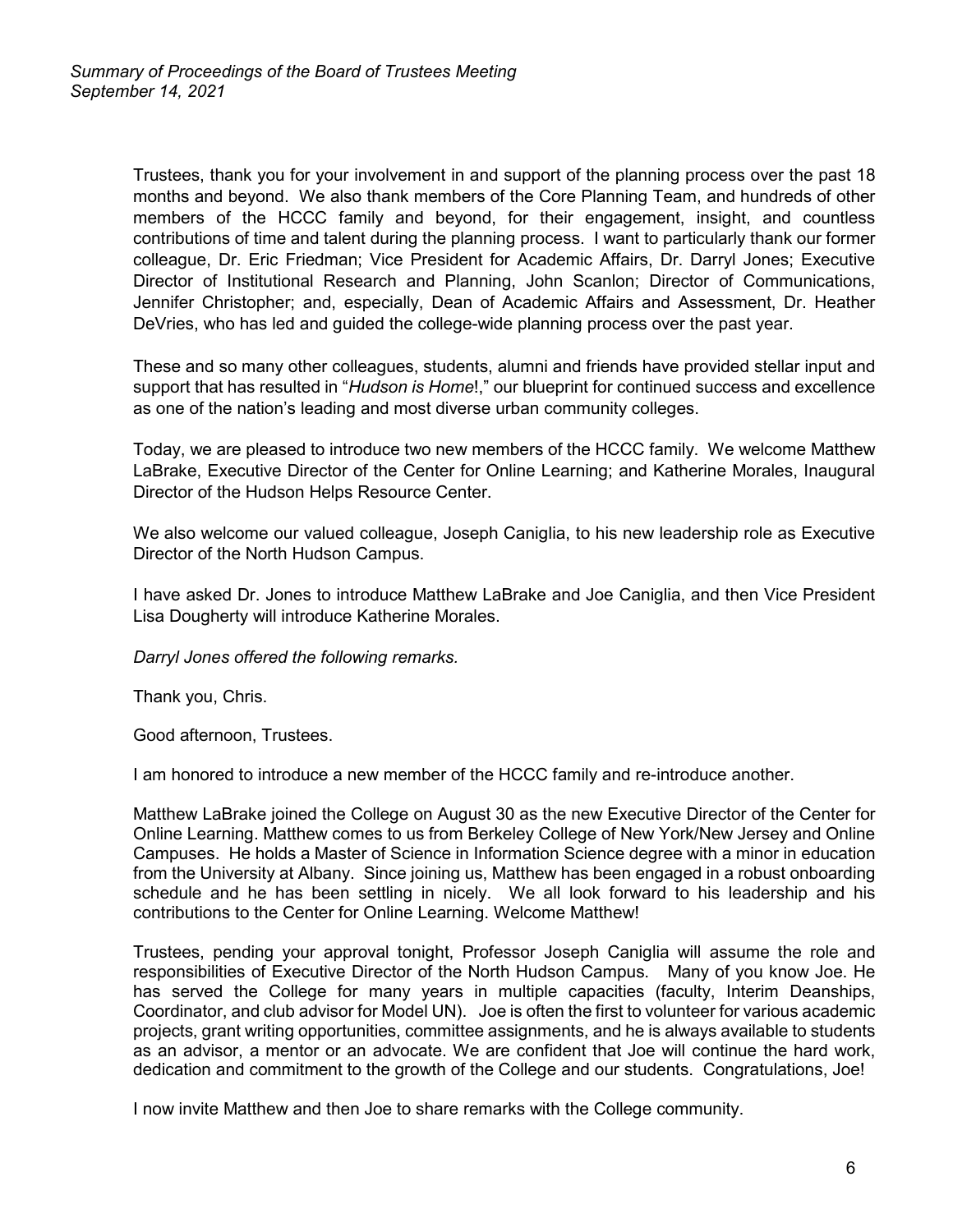*Summary of Proceedings of the Board of Trustees Meeting September 14, 2021*

#### *Matthew LaBrake offered the following remarks.*

Good evening! Thank you, Dr. Jones, Dr. Reber, esteemed members of the Board, and the HCCC community. I appreciate the opportunity to address you here this evening, as well as to serve our students, faculty, and staff as the Executive Director of the Center for Online Learning. I'm thrilled to be here, working alongside such a passionate and knowledgeable group of educators to lead growth, quality, and innovation across the online learning experience at Hudson County Community College.

In the two weeks I have been here, I've been graciously welcomed, and I greatly appreciate the positivity and obvious commitment to student success apparent throughout all of my conversations. I'm excited to have joined an organization that values your mission so deeply, and look forward to collaborating across the College to develop and deliver inclusive, high-quality online programs and services that promote student success, and upward social and economic mobility.

I've been immersed in the world of online learning for the last 13 years in various roles, serving diverse and underrepresented populations of students across K-12 and Higher Education. For me, it's all about the students! Having lived and worked in northern New Jersey for the larger part of my career, including 3 years spent in Jersey City, I've been rewarded by getting to know our students on a personal level. This is what motivates me to continue working in this vibrant and diverse community, and one of the many reasons for which I was so interested in working at Hudson County Community College. I know the diverse and socio-economically disadvantaged population that makes up our student body, and I'm passionate about making a positive impact in their lives through quality online education.

As I move forward as Executive Director of the Center for Online Learning, I plan to take a usercentric approach to the development of online programs and services. While I have many ideas that I'm eager to share in the months ahead, based on many years of experimentation and research, my vision for the future will ultimately be informed by the specific needs of our faculty and students. Through a number of strategies, the Center for Online Learning will strive to understand what our stakeholders feel they need to be successful, and implement resources, technologies, training and services to best meet those needs.

Future program development will be based on faculty input, enrollment data, and market research as we work collaboratively with academic divisions to develop both short- and long-term strategies for the growth of online learning at HCCC. Additionally, we will use rubrics and guidelines from national organizations such as Quality Matters and the Online Learning Consortium to identify areas for improvement in the online learning experience, and then collaborate across the College to drive improvement.

In closing, I see endless opportunity for growth, collaboration, and innovation in online learning at Hudson County Community College, and I'm honored to be leading that charge.

Thank you again for your time.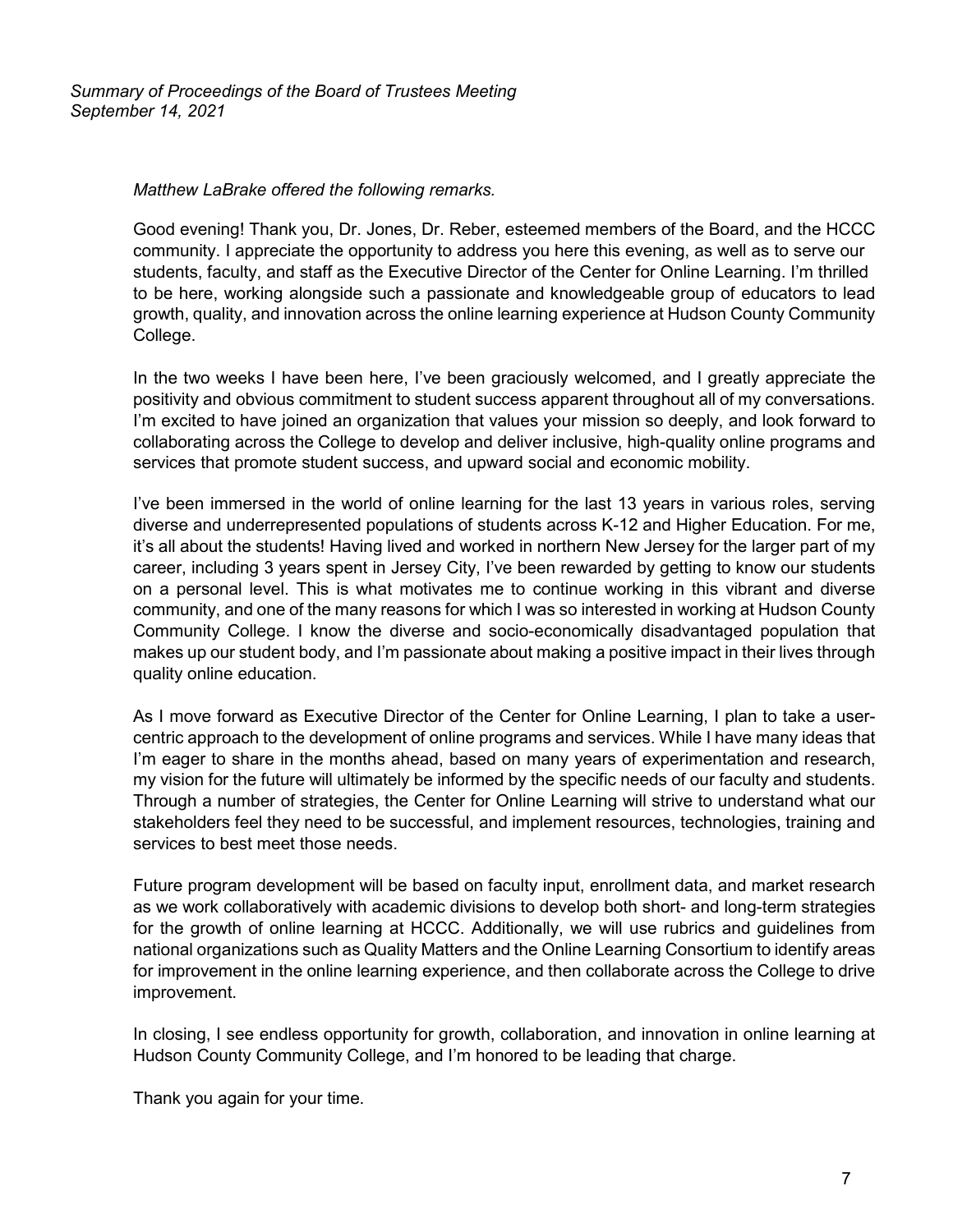*Summary of Proceedings of the Board of Trustees Meeting September 14, 2021*

*Joseph Caniglia offered the following remarks.*

Good evening Trustees, Dr. Reber, Dr. Jones, and the HCCC community.

I want to thank each of you for trusting in me to be the new Executive Director of the North Hudson Campus. I am deeply honored and appreciative to take on this role, which speaks to my passions, skill sets, and guiding principle that all students should have equitable access and an opportunity to thrive.

I have approximately twenty–five years of experience in the field of education, which includes public school experience as a teacher and administrator, as well as approximately twelve years' experience in higher education serving as a Professor of English and Developmental Education, as well as an administrator. I received my Master's Degree in Education and Reading from New Paltz University. In addition, I have a Post Master's Certificate in Higher Education Administration from Grambling State University, where I am currently pursuing my doctorate in Higher Education Administration.

I personally believe that all students deserve the opportunity to receive a college education. In addition, I believe passionately in the transformation of education. As HCCC's new Executive Director, I will collaborate with staff and all members of the North Hudson and Jersey City campuses to support and encourage students to excel in their academic and personal careers. It is an honor and pleasure to be working with everyone to continue to improve relationships with the entire College community to enhance student persistence, success, and graduation rates.

Thank you.

*Lisa Dougherty offered the following remarks.*

Good evening, everyone.

Welcome, Matthew, and congratulations on your new role, Joe.

It is my honor to introduce you to a valued member of the Division of Student Affairs and Enrollment. As you know, over the last three years our *Hudson Helps Resource Center* has evolved from just a concept to a physical space that is bustling now with activity. And I am pleased to introduce its Inaugural Director, Katherine (Kat) Morales.

Kat graduated from Rutgers University New Brunswick with a Bachelor's degree in Psychology and a minor in Cognitive Neuro Science She also holds a Masters of Social Work degree from Rutgers University. In addition, she is a licensed Bilingual and Spanish Social Worker. Since joining us in June, Kat is already making an impact. I am very confident that her experience with case management, her caring demeanor, and her commitment to our students, will bring the *Hudson Helps Resource Center* to great new levels.

Please join me in welcoming Katherine Morales. Kat, I invite you to share a few words with our Board of Trustees and HCCC community.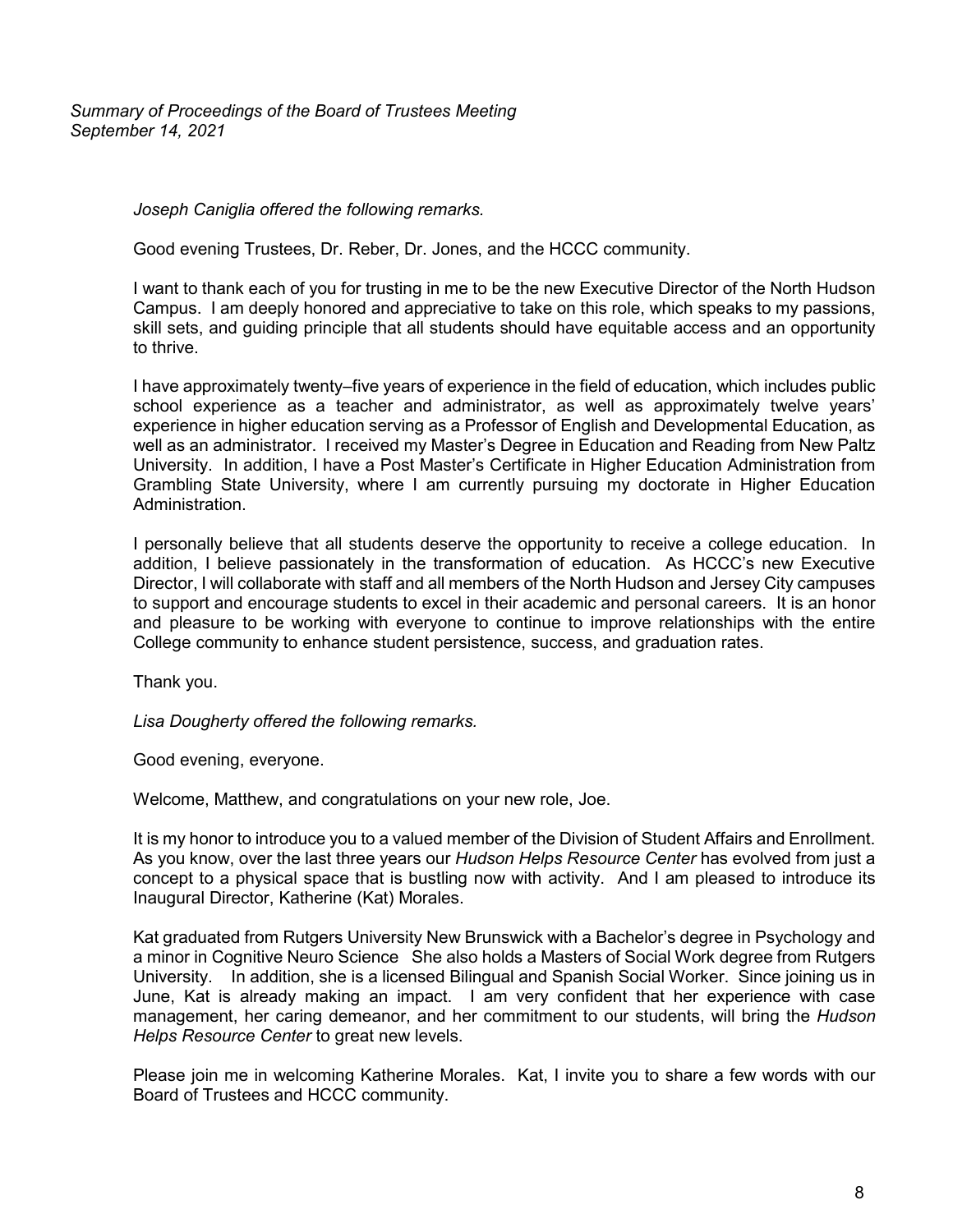*Katherine Morales offered the following remarks.*

Thank you, Lisa. Good evening, Trustees, faculty and staff. I would like to thank you for allowing me this opportunity to elaborate on the *Hudson Helps Resource Center*, which I have the wonderful privilege of directing. Outside of the Resource Center, we have two food pantries, one in Journal Square, the other in North Hudson. We also have our Career Closet, through which students will be able to get beautiful clothes that were donated to us. They can keep and use the clothes for graduation, a job interview or any professional service as well.

We also have space for our community partners. We hope to host a community partner every week, which will provide service to our students for free as well. We will also partner with mental health and wellness agencies through the Resource Center. So, thank you, again. It is a privilege to be here.

## *President Reber resumed his remarks.*

Thank you, Darryl and Lisa, and congratulations and welcome, Joe, Matt, and Katherine.

Trustees and colleagues, as you are aware, Hudson County Community College was recently awarded a nearly \$3 million, five-year Title V Grant from the United States Department of Education. The grant will fund a transformational project that includes the development of an English as a Second Language Pathway Academy, the comprehensive redesign of ESL student support services through the development of an ESL Resource Center, and faculty and staff professional development focused on issues of equity, inclusion, and the adult learning needs of English language learners, among other initiatives. Titled "The Golden Door/La Puerta Dorada," the project is wonderfully aligned with the College's goals and overarching priorities of student success, and diversity, equity and inclusion.

I have invited Dean of Academic Affairs and Assessment, Dr. Heather DeVries, and Associate Dean of English and ESL, Jenny Bobea, to discuss the project.

*Heather DeVries and Jenny Bobea offered the following remarks regarding their Powerpoint presentation*: [The Golden Door/Puerta Dorada Project Funded by Title V Grant.](https://myhudson.hccc.edu/president/PEC%20Documents/the-golden-door-puerta-dorada-project-funded-by-title-V-grant.pdf)

## *Jenny Bobea*

Thank you, Dr. Reber. Good evening, Trustees, colleagues, and members of the Hudson County community.

I am so thrilled to be discussing this transformational project with you, which will no doubt change the landscape of HCCC's ESL education for years to come. As Dr. Reber mentioned, this is a project that is well aligned with the College's goals and overarching priorities and I hope to lend a bit of context to and highlight some of its most salient features for you this evening.

I want to begin this discussion by sharing one of my most memorable moments of the past pandemic year that tells the story of an ESL student's journey.

In May of 2020, in a huge undertaking by Veronica Gerosimo and her team, I joined many volunteers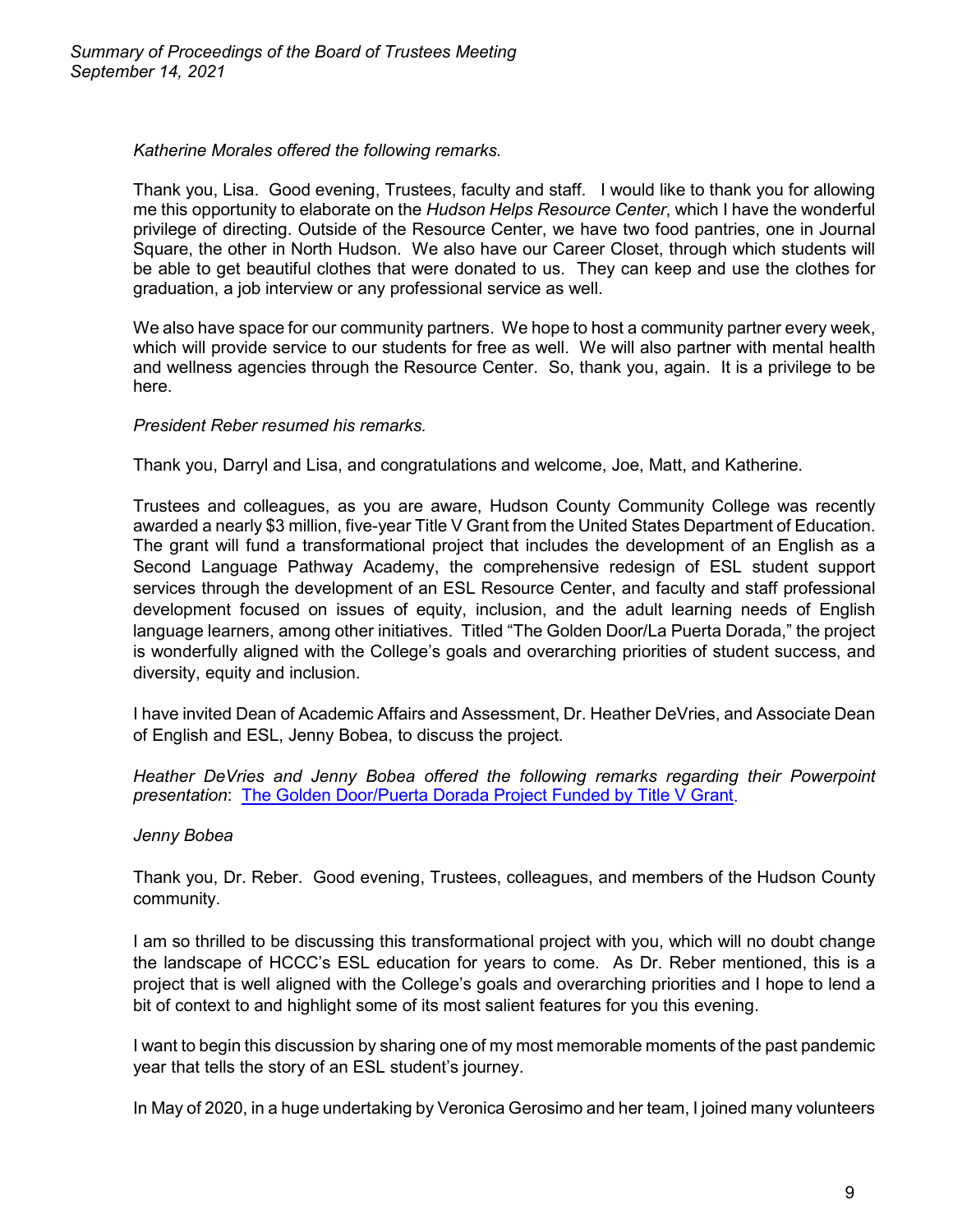from across the college on campus, packing graduation boxes to be sent to the graduates in celebration of their huge accomplishment. I looked at all the names as I packed, eager to recognize one of my own students and send a personal note. I recognized a few former Honors students, as I expected, but I suddenly came across a box for a student whose name was uniquely spelled and I realized I had seen the name before. Ten years prior, in a Beginner ESL course.

It's hard to describe the excitement I felt writing a note for that student who I knew had surmounted some incredible obstacles and achieved her dream of a college degree, having started it a decade ago and, at the time, without the ability to utter one word of English. I distinctly remember our conversations outside of the classroom in Spanish to ensure that she understood key information such as the add/drop deadlines or simply fielding questions about where to find career assistance.

I share this story because it was a happy moment and what we as educators consider one of the most rewarding moments to experience – to see a student achieve success. But it was also tinged with a slight sadness. Sadness that this student was one of only a tiny fraction of students that would ever see this day, and that it took an entire decade to achieve her dream.

You see, 65 to 75 percent of our enrolled ESL students begin like my former ESL student, very early beginners in ESL with immensely diverse needs: some are like Yenifer, incredibly motivated but very recently immigrated to this country and needing basic supports. Some lack literacy skills in their own native language, as they are sometimes learning an alphabet for the first time in a foreign tongue. And some even hold advanced degrees in their native countries, perhaps acquiring English as a third or fourth language.

To add to the diversity of needs, the data collected for this project proposal shows that many of these students begin with different goals in mind for what they will do once they master the English language. Even so, all of these students, with varying goals and different needs, currently begin in a one-size-fits-all, rigorous, academic ESL program. A sobering statistic for the diverse early beginner student population is that only a range of zero to 3.1 percent of those students enrolled ever make it to graduation. Yenifer was truly a rare gem, and a student who was driven to obtain a college degree, even without the support of Pell funding, which was exhausted by the time she graduated.

But what of that potential 97% of beginner ESL students and their goals? For a long time now, we have brainstormed how to better, more holistically support our beginner ESL students, who might have different goals for learning English, and who often encounter even more challenges than a typical college student. And *that* was at the heart of this project proposal.

I want to acknowledge the many representatives from across the College, from faculty and staff in the English/ESL Division to Continuing Education and Career and Transfer, who put their heads together to focus on redesigning and realigning the ESL program to better meet the diverse needs of our English language learners.

This project's aim is to disaggregate and give specialized support to ESL students, so that they can complete their English language education in an environment that is *intentionally designed* to enable their success and a heightened progression through the sequence as well as ensure that they are well-prepared to navigate academic courses.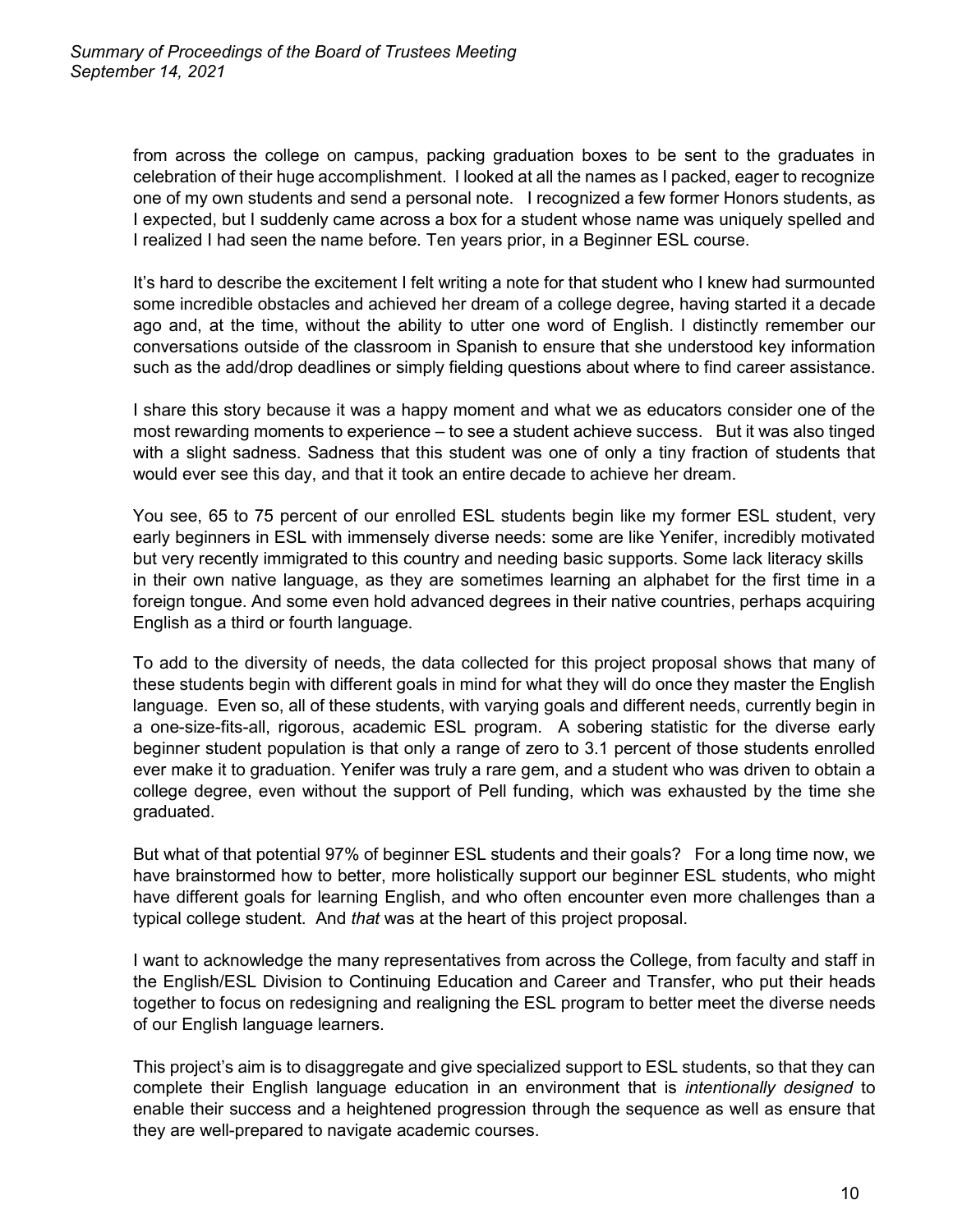To give an overview of how the grant will be used to significantly redesign the program, especially at the beginner levels, I want to outline the project's three main activities.

First, the creation of the ESL Pathway Academy. This pathway, which will complement our recently implemented ESL Proficiency Certificate, involves curriculum redesign at the beginner levels; a summer bridge program; revised placement and testing protocols; more in-class support; and workforce development education. It is intended to really hone in on ensuring that students are accurately placed, fully advised, and well-prepared to enter an academic program.

Second, the establishment of an ESL Resource Center, which will provide students with tutoring, academic coaching, peer mentoring, instructional technology support, and will boost bilingual staffing to further support students like Yenifer, who need to process information in their own language in the early stages of learning English.

And the third activity is the implementation of robust faculty and professional staff development to offer our full-time and adjunct faculty training activities specific to English language learner needs as well as career development programming to infuse in the College Student Success course curriculum.

Each of the activities addresses larger issues that have made it challenging in the past for HCCC to achieve its mission of being a premier community college. To that end, the project has four clear goals that align directly with these activities.

These four goals will guide the activities and the leading indicators that we will measure along the way to ensure we're on track to meet our goals.

Over the course of five years, beginning on October 1, 2021, the project timeline provides us with a map of just how we will achieve the intended goals. The objectives and outcomes are clearly defined and also aligned with our institutional goals and larger initiatives at the College.

And here I'll turn the presentation over to Dr. Heather Devries to add a few comments regarding the alignment of these objectives and the expected outcomes.

To wrap up the discussion, I'd like to say that there is enormous excitement around getting this underway. Our first couple of meetings have been full of enthusiasm and eagerness to improve upon the way in which we serve our ESL student population.

I am grateful for the opportunity to present the overview in this forum and I look forward to being part of the initiative. Thank you!

*Dr. Heather Devries offered the following remarks*.

Thank you, Jenny.

The objectives of the Title V grant closely align with much of our strategic planning to date. As you can see on this slide, the bulk of the work is occurring in Year 1 with robust assessment and tracking occurring in Years 2 through 5.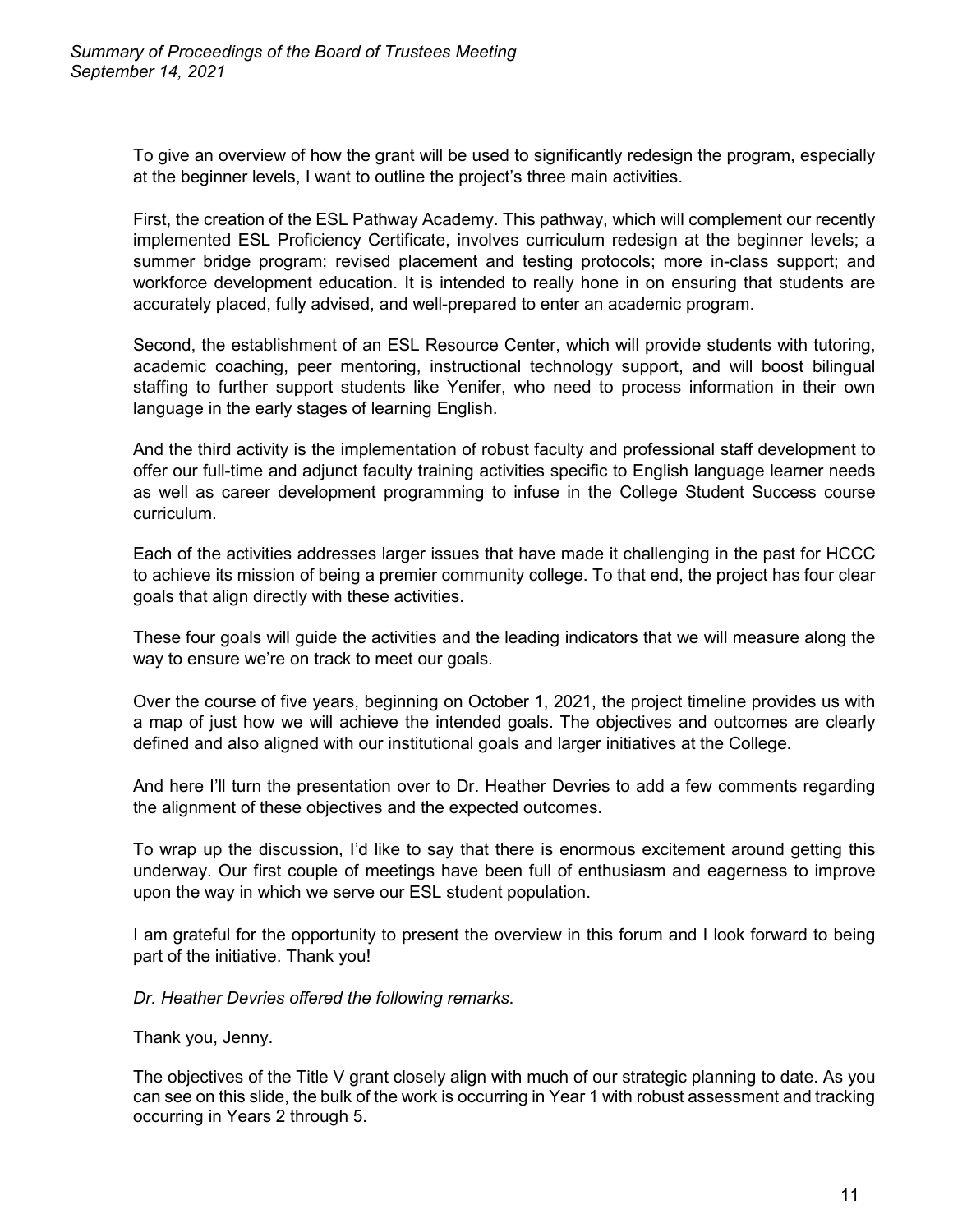At its core, the objective of the Title V grant is to improve persistence, retention and completion rates among ESL students. This aligns directly with Priority 1 of our Student Success Action Plan, which is focused on improving and moving the needle on those key student success metrics and closing the equity gaps in persistence and completion rates among ESL students.

In the Title V grant, this is being achieved through redesigning and aligning curricula, reviewing intake and placement procedures, instituting intensive and proactive advisement practices, taking a look at College Student Success and leveraging what we know from the literature about the efficacy of College Student Success courses.

In addition, through the development of an ESL Resource Center that provides wraparound supports across a variety of dimensions, the Title V project proposal also aligns with the second priority of our Student Success Action Plan, which is focused on creating a culture of care that supports students in persisting.

The third activity of the grant, which focuses on offering professional development through a DEI lens, aligns with the overarching objective of our student success work of closing equity gaps, and aligns with the objectives of the new DEI Action Plan developed by the President's Advisory Council on Diversity, Equity and Inclusion and the newly formed Office of DEI.

Perhaps how it aligns best, though, is the holistic approach it takes. The Project and its objectives address and support students' success from every angle.

This slide highlights the ambitious, but achievable, goals of the project. These targets of 61% and 10.1% fully align and support the goals established in other plans.

There are many other connections between the Academic Master Plan, the new Mission, Vision, and Values statements, the Board of Trustee Goals – more than time will permit us to dive into – but before concluding, I want to note that the objectives of the Title V project align with all of the strategic directions and multiple initiatives within each strategic direction in the 2021-24 *Hudson is Home!* Strategic Plan that is before the Board of Trustees this evening for consideration.

*President Reber resumed his remarks.*

Thank you, Heather and Jenny.

Trustees, this concludes my report.

As always, my colleagues and I would be happy to entertain any questions or comments you might have.

#### *Regular Monthly Reports and Recommendations*

## *1. The Minutes of the Regular Meeting of August 10, 2021 were approved.*

#### *2. Gifts, Grants, and Contracts Report*

*The College has received the following grant awards:*

**Title**: Title V - Developing Hispanic Serving Institutions (DHSI): "The Golden Door – La Puerta Dorada" Project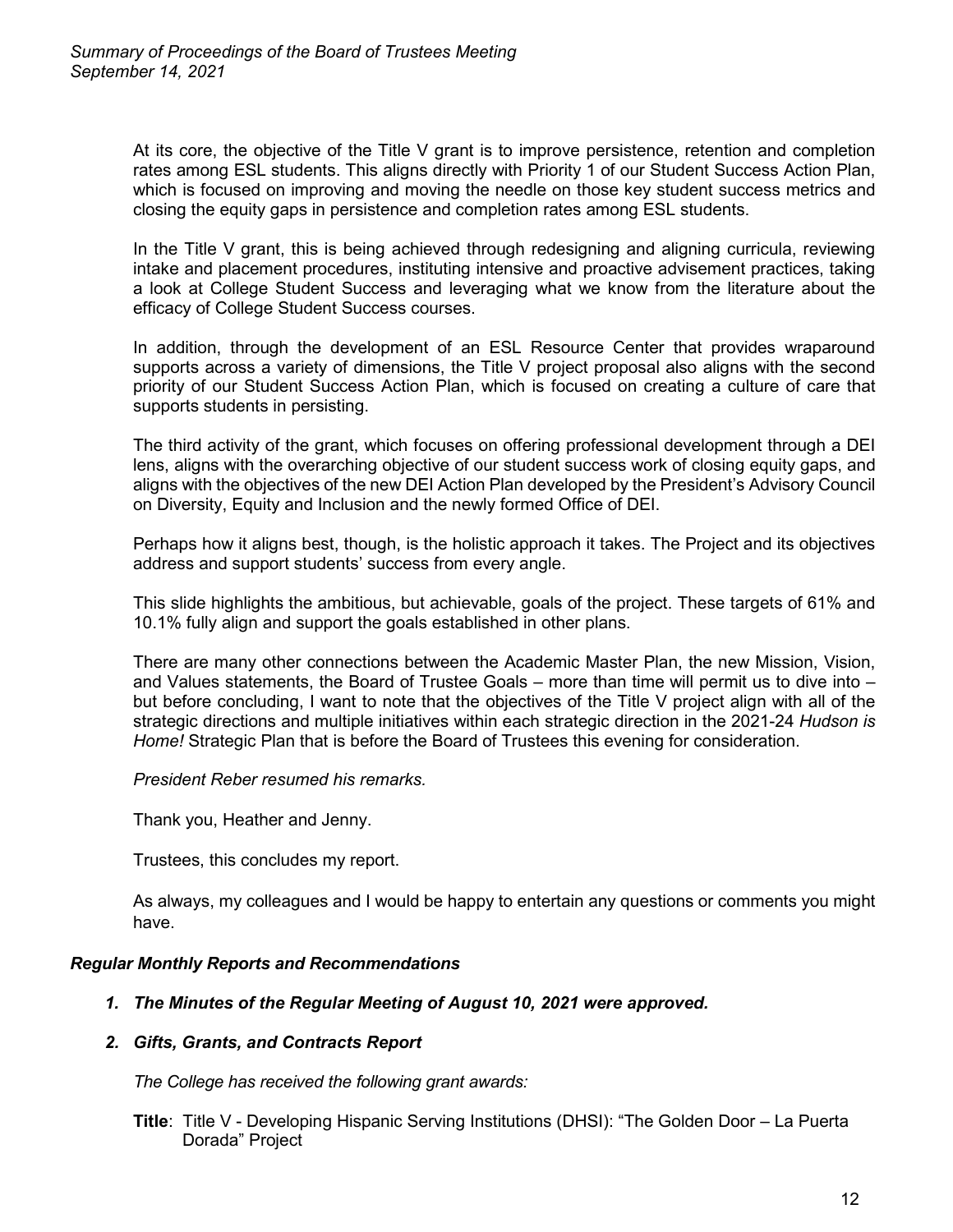**Agency**: United States Department of Education

**Purpose of grant**: The DHSI Program provides grants to assist Hispanic-Serving Institutions (HSIs) to expand educational opportunities for, and improve the academic attainment of, Hispanic students. DHSI Program grants enable HSIs to expand and enhance the academic offerings, program quality, faculty quality, and institutional stability of colleges and universities that are educating the majority of Hispanic college students, and help large numbers of Hispanic students and other low-income individuals complete postsecondary degrees.

**College Administrator**: Heather Devries (Interim); Project Director to be Hired.

**College Contribution**: \$0

**Award Amount**: \$2,936,967

**Title**: College Readiness Now VIII

**Agency**: Office of the New Jersey Secretary of Higher Education (OSHE)

**Purpose of Grant**: To increase college readiness of high school students prior to graduation.

**College Administrator**: Jennifer Rodriguez

**College Contribution**: \$0

**Award Amount**: \$54,591.00

The following actions were taken concerning **fiscal, administrative, lease and capital recommendations** brought forward by the Administration and endorsed by the Finance Committee.

- 1. Resolution Authorizing ITV Upgrades by Aspire Technology Partners of Eatontown, New Jersey, to be funded by the American Rescue Plan (ARP) Grant at a cost not to exceed \$21,162.00, was approved.
- 2. Resolution Authorizing Purchase of Laptops and Carts from Dell of Round Rock, Texas, to be funded by the American Rescue Plan (ARP) Grant at a cost not to exceed \$31,773.00, was approved.
- 3. Resolution Authorizing Retention Activities Consultation by CampusWorks of Bradenton, Florida, to be partially funded by the American Rescue Plan (ARP) Grant at a cost not to exceed \$162,430.00, was approved.
- 4. Resolution Authorizing Purchase of Network Support Software from CDW Government of Vernon Hills, Illinois, at a cost not to exceed \$14,461.00, was approved*.*
- 5. Resolution Authorizing Renewal of Security Software from CDW Government of Vernon Hills, Illinois, at a cost not to exceed \$23,544.00, was approved.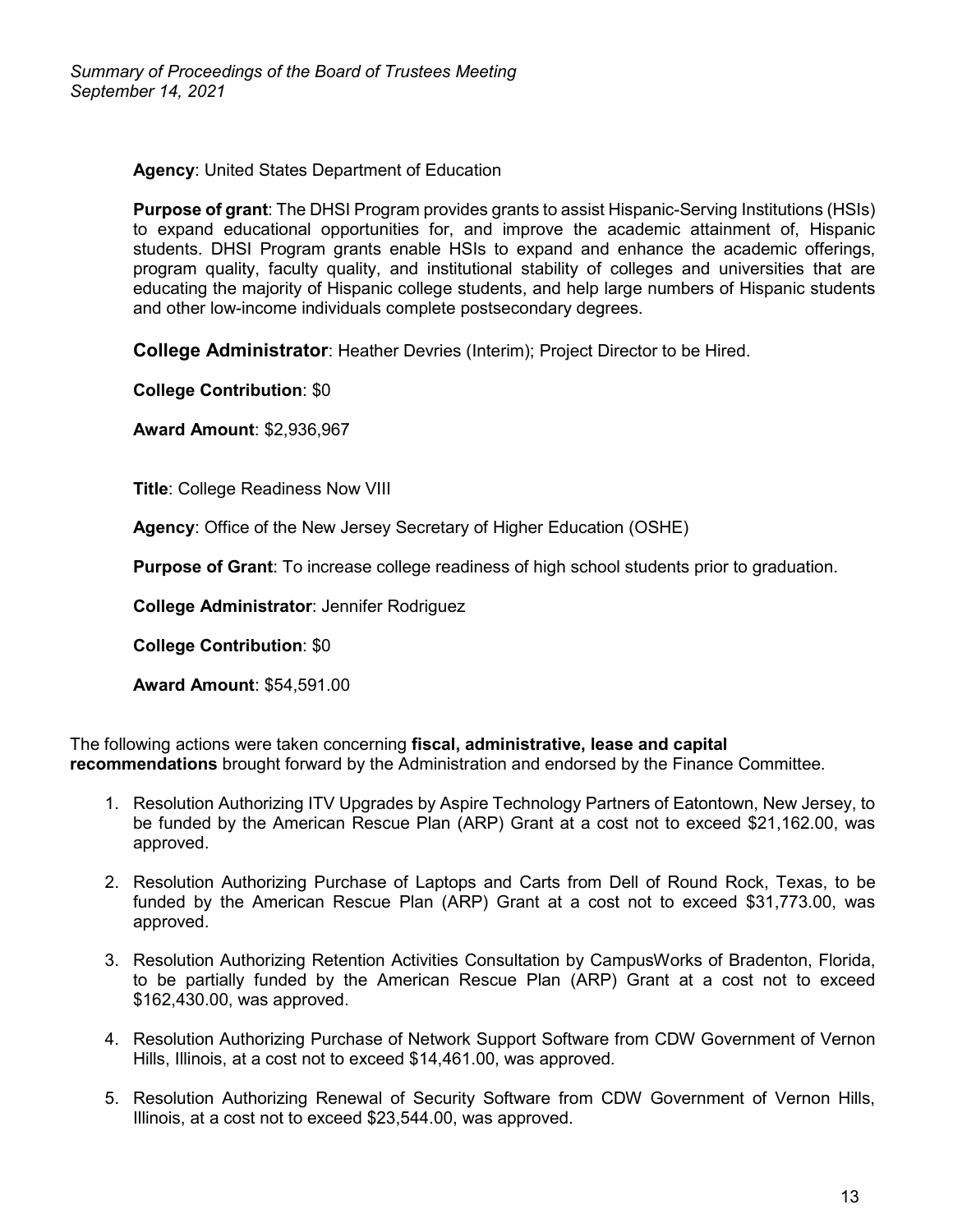6. Resolution Authorizing Renewal of Association of College and University Educators (ACUE) of New York, New York, at a cost not to exceed \$45,000.00, was approved.

The following actions were taken regarding **personnel recommendations** brought forward by the Administration and endorsed by the Personnel Committee.

- 1. The retirements of a Customer Service Coordinator and an Associate Professor of English were approved.
- 2. The resignations of two PC Technicians and a College Lecturer in Nursing were approved.
- 3. Staff appointed to the following full-time positions were approved: Social Worker (Grant-funded); Executive Director of the North Hudson Campus; PC Technician; CTE Career Coach (Grant-funded); Program Assistant; Academic Counselor (4); Director, Transfer Pathways.
- 4. Appointments of Temporary Full-time Faculty for Fall 2021 were approved.
- 5. Authorizations of Part-time Staff through September 2022, as needed, were approved.
- 6. Appointments of New Hire Adjunct Instructors were approved.
- *7*. The following Modifications to Staffing Table were approved.

| <b>Current</b><br><b>Approved Title</b>       | <b>New Title/Deleted</b><br><b>Title (if applicable)</b>                                 | Incumbent (If<br>applicable)                                                 | <b>Salary Adjustment</b><br>(If applicable) | <b>Effective Date</b> |
|-----------------------------------------------|------------------------------------------------------------------------------------------|------------------------------------------------------------------------------|---------------------------------------------|-----------------------|
| N/A                                           | Administrative<br>Assistant, Office of<br>Diversity Equity and<br>Inclusion              | N/A                                                                          | N/A                                         | September 15, 2021    |
| <b>CTE Career</b><br>Coach (Grant-<br>funded) | Perkins Equity<br>Coordinator (Grant-<br>funded)                                         | Connie<br>Silletti-Cafaro                                                    | N/A                                         | September 15, 2021    |
| College Lecturer,<br>Nursing                  | Instructor, Nursing<br>(Tenure-track)                                                    | N/A                                                                          | N/A                                         | September 15, 2021    |
| Customer<br>Service<br>Coordinator            | <b>Customer Service</b><br>Manager                                                       | Gilda Darias-<br>Hershberger<br>(anticipated<br>retirement<br>December 2021) | N/A                                         | September 15, 2021    |
| Executive<br>Administrative<br>Assistant      | <b>Senior Executive</b><br>Assistant to the<br>President and Board of<br><b>Trustees</b> | Alexa Riano                                                                  | From: \$71,114<br>To: \$87,000              | January 1, 2022       |
| Executive<br>Administrative<br>Assistant      | <b>Executive Assistant</b>                                                               | Jennifer Oakley<br>(anticipated<br>retirement January<br>2022)               | N/A                                         | January 17, 2022      |
| Executive<br>Secretary                        | Executive<br>Administrative Assistant                                                    | Marcella Williams<br>(anticipated<br>retirement January<br>2022)             | N/A                                         | January 1, 2022       |